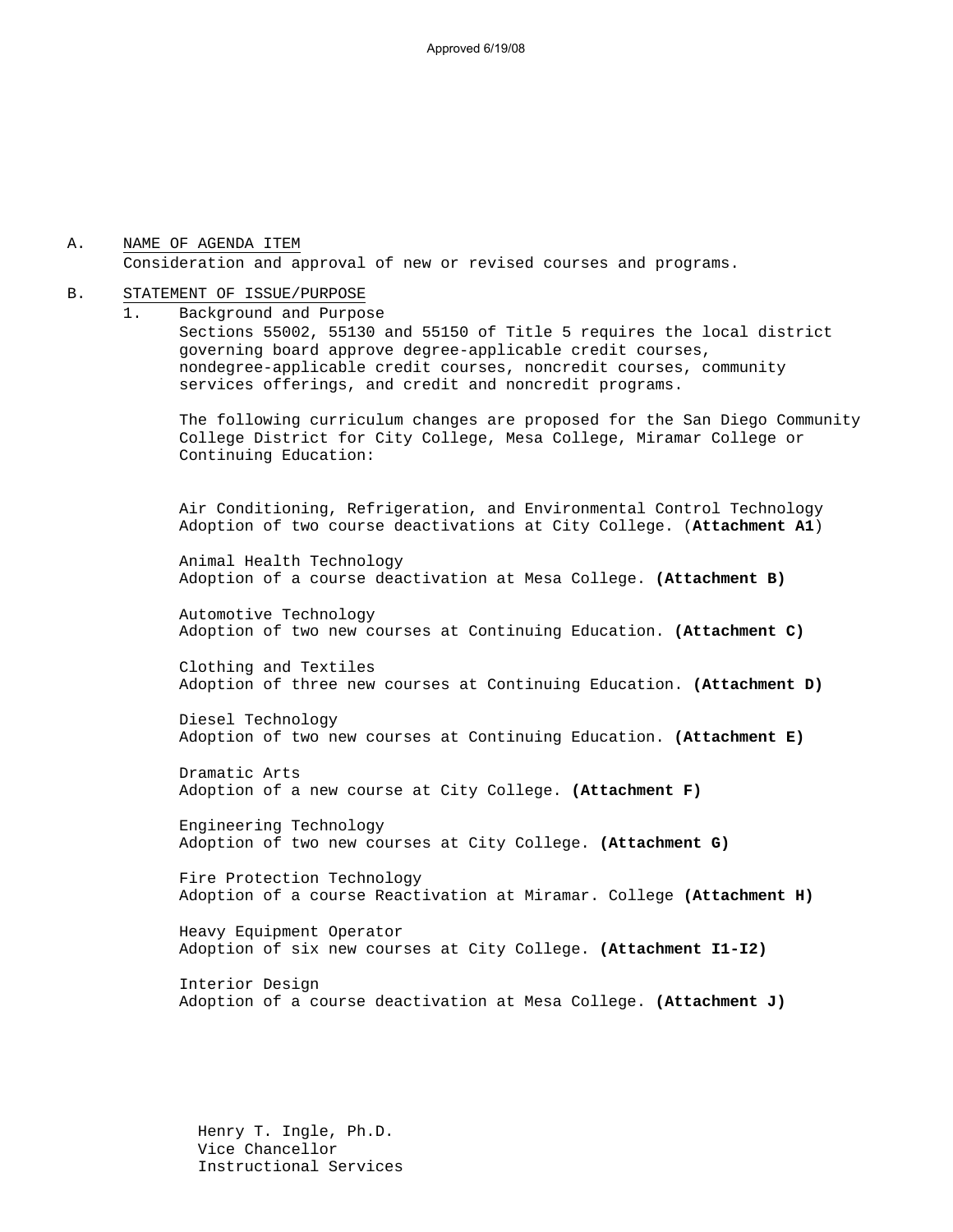Approved 6/19/08

Photography Adoption of two new courses at City College. **(Attachment K)** Radio and Television Adoption of a course reactivation at City College. **(Attachment L)** Sociology Adoption of a new course at City College. **(Attachment M)** Real Estate Adoption of a new program at City College. (**Attachment N1-N2**)

## 2. Cost and Funding

There is no additional cost to the District

#### C. PROPOSAL

The Board of Trustees hereby grants authority to take the action outlined in Part A.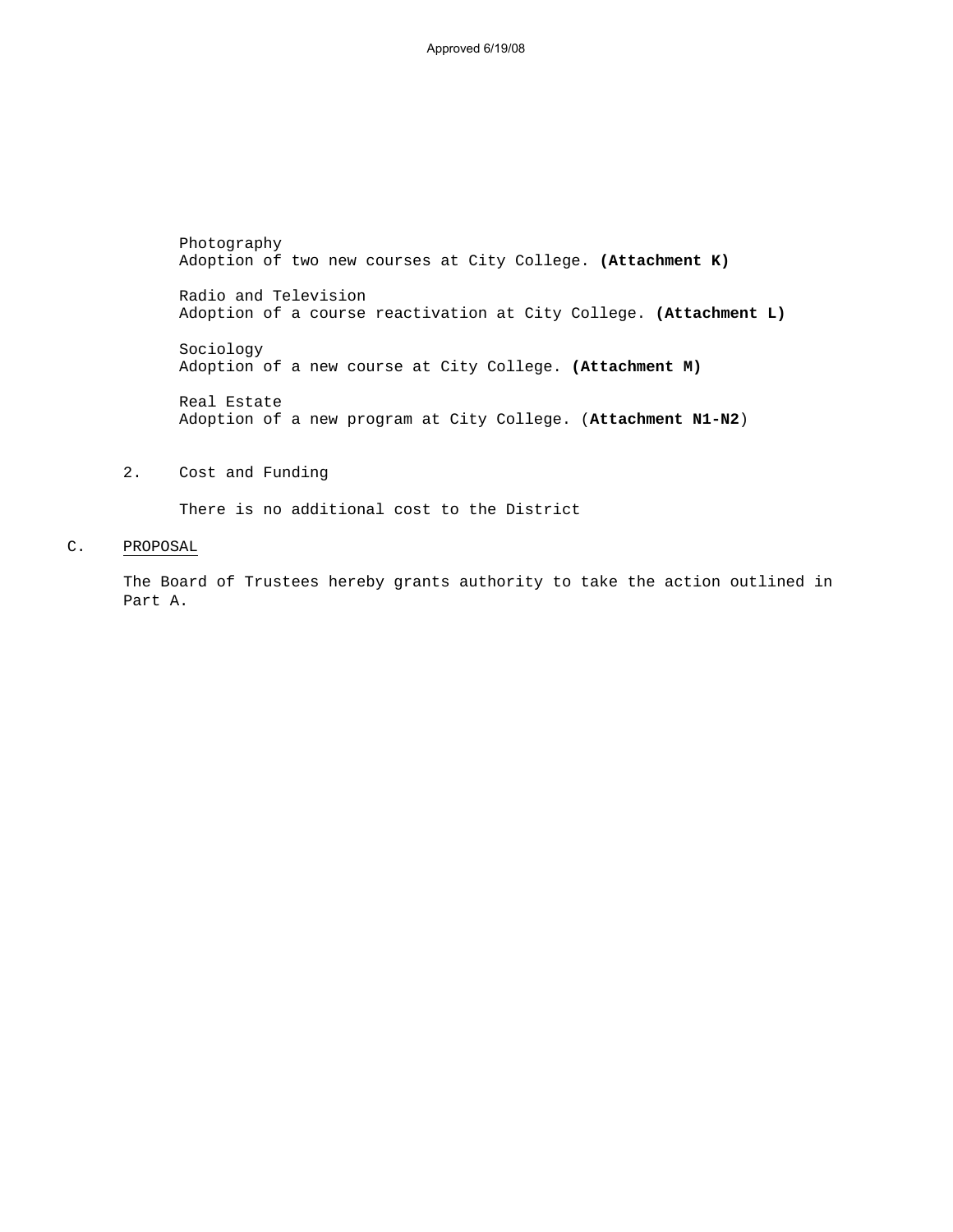Adoption of two course deactivations at City College.

Proposed course deactivations at City College:

## **134 Heating, Solar and Alternative Energy Systems Theory**

**4 hours lecture, 4 units Grade Only** 

*Limitation on Enrollment:* This course is not open to students with previous credit for Environmental Control Technology 134. This course covers basic heating principles, equipment and processes; the process of combustion, including the chemistry of combustion is studied with respect to a variety of common fuels. The technology utilized in the actual combustion processes and the equipment are studied and maintenance procedures and the sizing of vent systems are included. Theory, equipment sizing and operation of solar systems and the integration of solar and standard hydronic heating systems are included in this course as well as solar heat load calculation and system estimating. The economics of energy systems and alternative energy systems are explored. Associate Degree Credit & transfer to CSU and/or private colleges and universities.

#### **135 Heating, Solar and Alternative Energy Systems Lab**

 **6 hours lab, 2 units Grade Only** 

*Limitation on Enrollment:* This course is not open to students with previous credit for Environmental Control Technology 135. This course involves a series of demonstrations and lab projects to provide knowledge and understanding of the operation of heating and solar energy systems. Combustion testing equipment and instrumentation are utilized. Orsatt Analysis and use of electronic and combustion analyzers are included. Training and practice on common types of heating and solar systems includes hydronic balancing, solar angle determination and optimization, collector efficiencies and shadow grapey construction. Associate Degree Credit & transfer to CSU and/or private colleges and universities.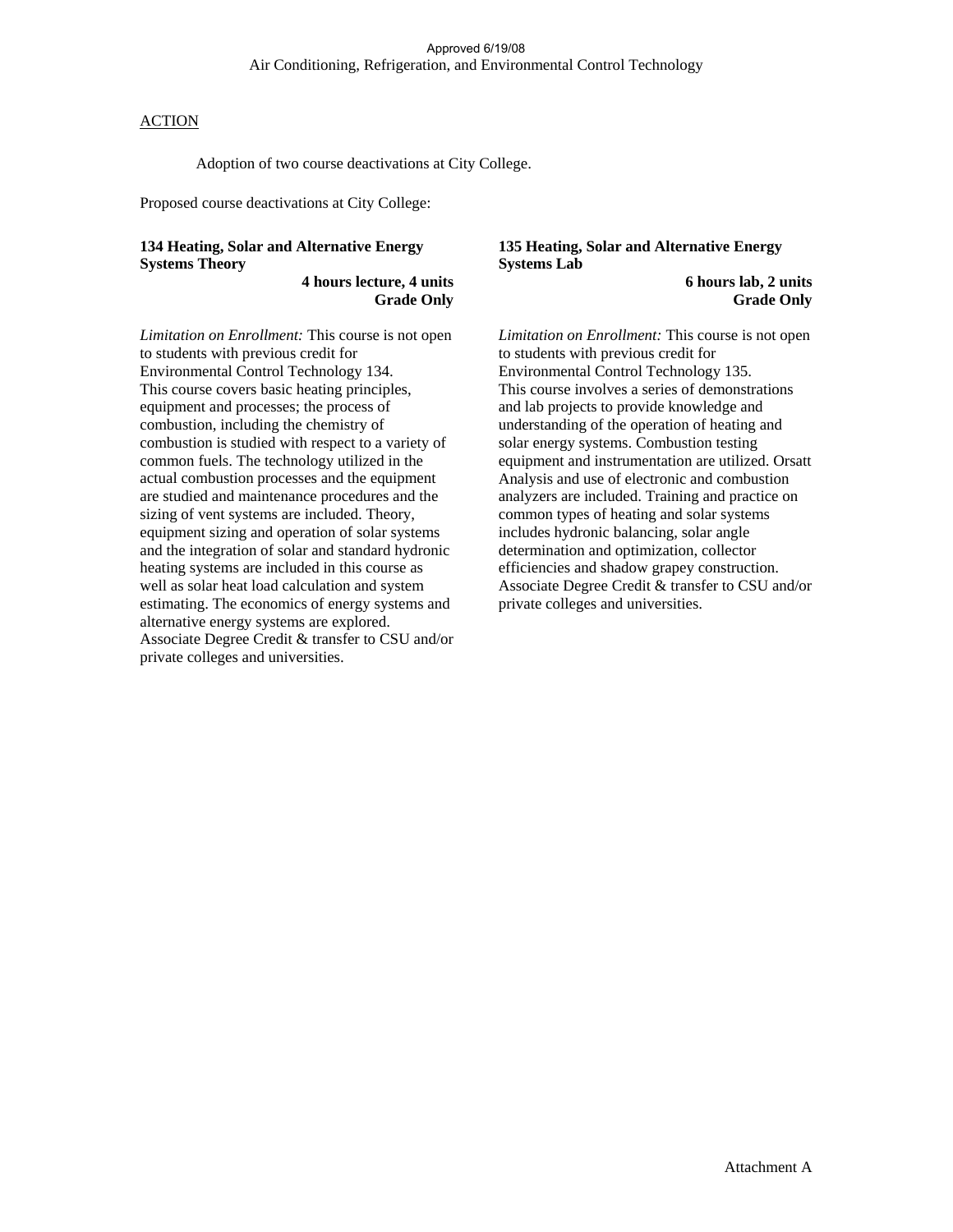Adoption of a course deactivation at, Mesa College.

Proposed course deactivation at Mesa College:

## **250 Introduction to Laboratory Animals 2 hours lecture, 3 hours lab, 3 units Grade Only**

*Prerequisite:* Animal Health Technology 100B, 125L, 225, each with a grade of "C" or better, or equivalent.

*Limitation on Enrollment:* Special Admission must be admitted to program. This lecture and laboratory course is designed for

the second year Animal Health Technology student. The course covers the use of animals in biomedical research with an emphasis on common laboratory species, animal welfare legislation and the philosophy of laboratory animal management. The course includes handling, restraint, husbandry, care and observation of laboratory species. Lab animal breeding, injection techniques, anesthesia, clinical pathology, sample collection, medication, nutrition, euthanasia and necropsy are also covered. Appropriate terminology is also included. (FT) Associate Degree Credit & transfer to CSU and/or private colleges and universities.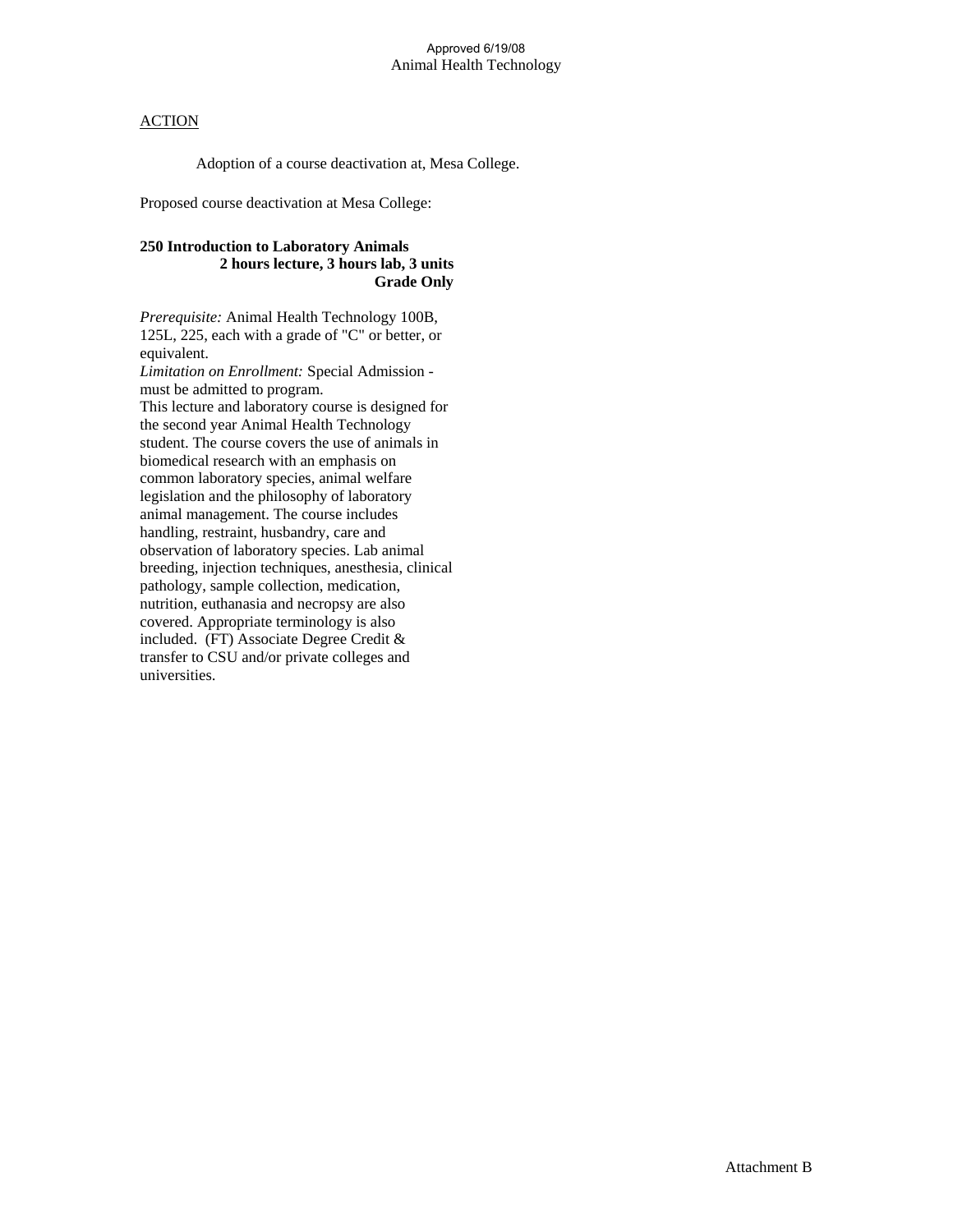Adoption of two new courses at Continuing Education.

Proposed new courses at Continuing Education:

## **600 Quick Service Lube, Pre-Delivery Inspection Technician**

*Advisory:* Valid California Driver's License This course provides students with an overview of automotive quick services and new/used vehicle preparation. It covers vehicle inspections, preparing estimates, changing fluids and filters, proper hazardous waste disposal, minor electrical repairs, and road-testing techniques. Students learn how to inspect and evaluate vehicle systems to determine if advanced levels of repairs are needed. They also learn how to identify and operate necessary equipment and tools. (FT)

### **601 Automotive Introductory and Safety**

*Advisory:* Valid California Driver's License This course provides students with an overview of the automotive industry and a basic understanding of how each system within an automobile works. Students learn how to operate basic hand, power, and lifting tools as well as the major measuring instruments and devices used by automotive technicians. This course is intended as a first course for automotive students or as a basic core course for the entire automotive program. (FT)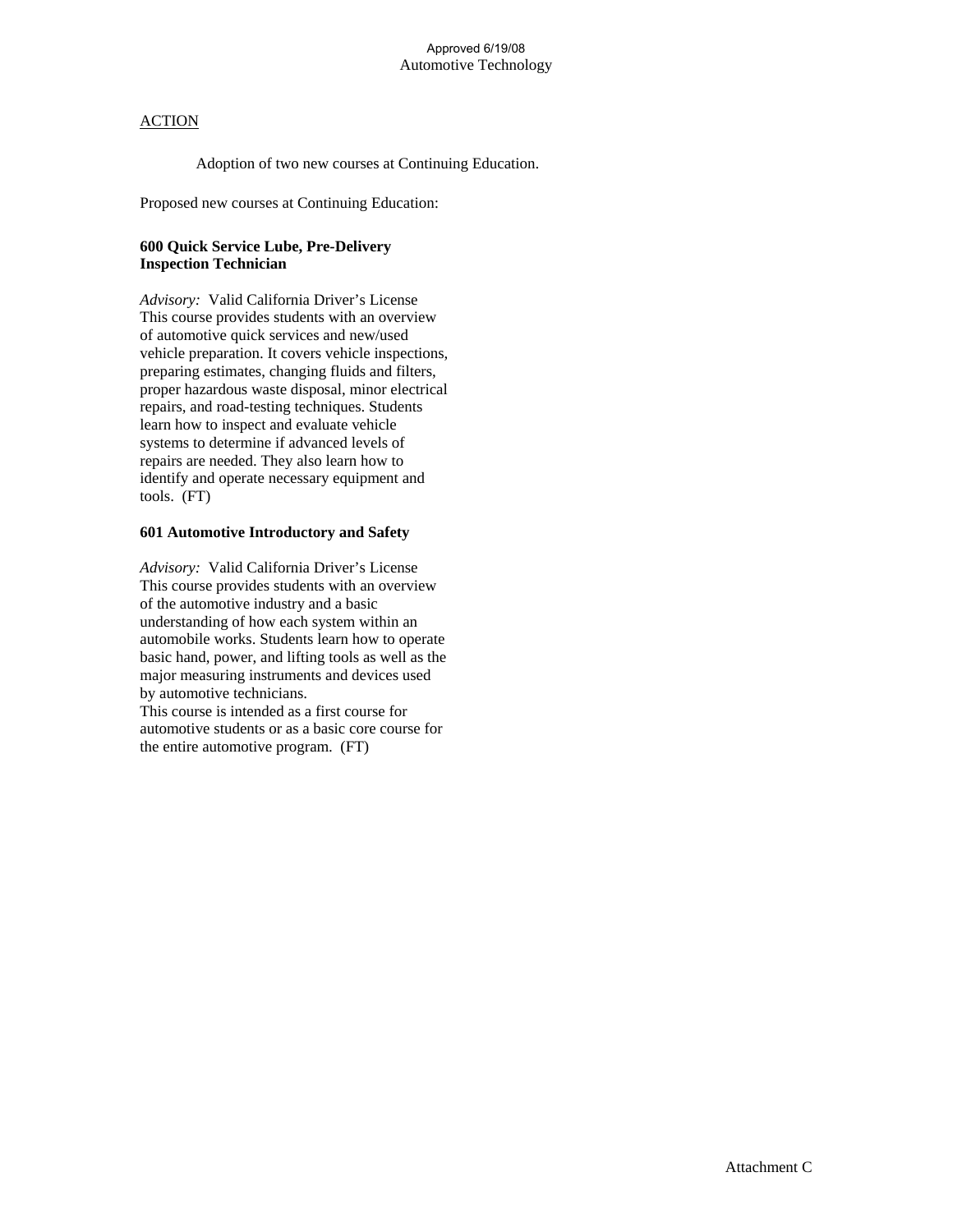Adoption of a three courses at Continuing Education.

Proposed new courses at Continuing Education:

### **651 Sewn Product Business I**

*Advisory:* Completion of Sewing Fundamentals course, instructor's consent, written/practical exam, or recommendation from any Fashion Instructor.

This course takes the student from sewn product concept to consumer. A feasibility plan will be created to see if the student's entrepreneurial idea has merit as a sewn product business venture. Instruction in employment preparation for either the global sewn product industry or for starting a sewn product business venture will be included. (FT)

Alternate Title(s): Sewn Product Entrepreneurship; Sewn Products

#### **652 Sewn Product Business II**

*Advisory:* Completion of Sewing Fundamentals course, instructor's consent, written/practical exam, or recommendation from any Fashion Instructor.

This course is designed for the student to acquire entry level proficiency in a sewn product manufacturing and production environment. Production techniques on industrial and home sewing equipment will be used in the classroom. Instruction in employment preparation for either the global sewn product industry or for starting a sewn product business venture will be included. (FT)

Alternate Title(s): Precision Sewing; Industrial Sewing.

#### **653 Sewn Product Business III**

*Advisory:* Completion of Sewing Fundamentals course, instructor's consent, written/practical exam, or recommendation from any Fashion Instructor.

This course helps the student comprehend how to market sewn products to the consumer. A marketing plan will be created. Instruction in employment preparation for either the global sewn product industry or for starting a sewn product business venture will be included. (FT) Alternate Title(s): Niche Sewn Product Marketing; Sewn Product Promotion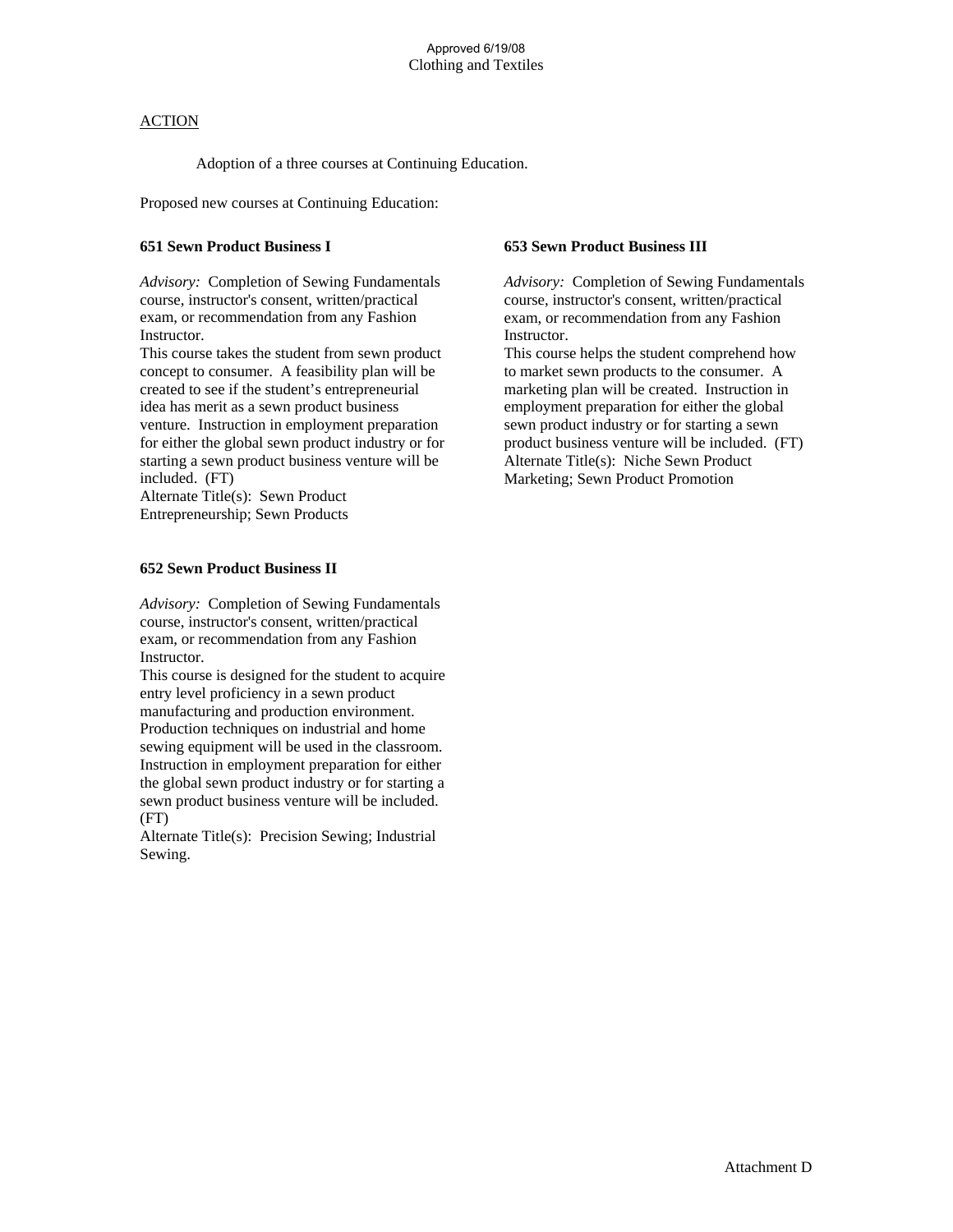Adoption of two new courses at Continuing Education.

Proposed new courses at Continuing Education:

#### **400 Introduction To Diesel Technology**

This beginning class introduces students to the field of diesel-powered trucks and equipment maintenance and service. Students learn about the common types of diesel powered trucks and equipment, shop safety, industrial fasteners, hydraulic fittings, technician tool requirements, service shop organization and procedures, and shop measuring tools. Students also receive an overview of the Miramar College Diesel Technology program. (FT)

#### **401 Measuring Tools and Applied Mathematics**

*Advisory:* Completion of or concurrent enrollment in DIES 400 Students learn how to care for and use precision measuring tools and common shop measuring tools. They also learn industry-standard mathematical concepts and applications as related to the diesel maintenance industry. (FT)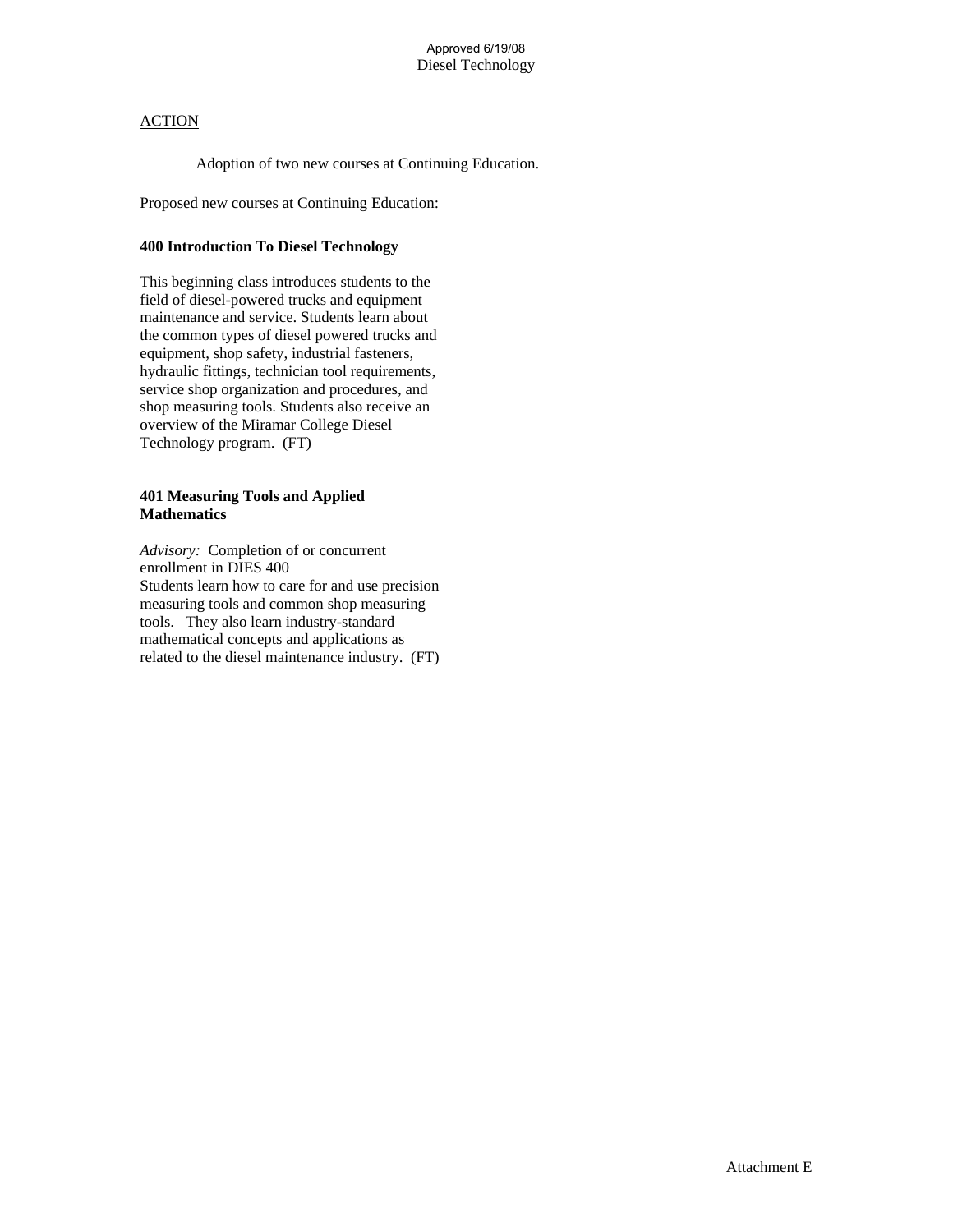Adoption of a new course at City College.

Proposed new course at City College:

# **109 Theatre and Social Issues**

#### **3 hours lecture, 3 units Grade Only**

*Advisory:* English 101 with a grade of "C" or better, or equivalent, or Assessment Skill Levels W6 and R6.

This course is a study of the role of theatre in society within its cultural, aesthetic, economic, and political manifestations. Emphasis is placed on increasing students' understanding of politics in theatrical representation and theatre as a tool for social change. Topics include the nature and function of theatrical representation, moving to historical and contemporary issues in American and World cultures. This class is designed for students majoring in theatre and those students interested in the Humanities and/or social and theoretical issues. (FT) Associate Degree Credit & transfer to CSU and/or private colleges and universities.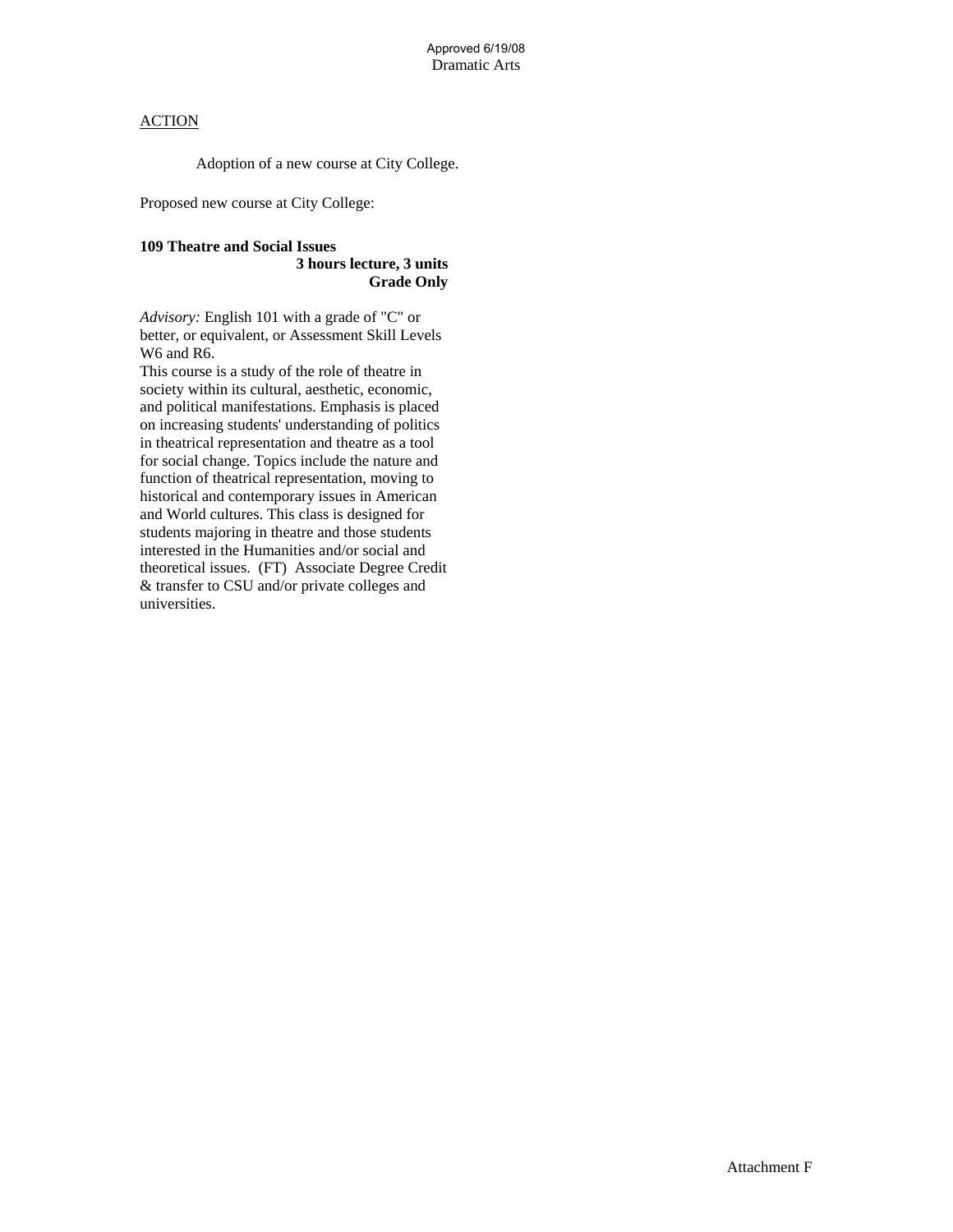Adoption of a two new courses at City College.

Proposed two new courses at City College:

#### **220 Component Design**

### **2 hours lecture, 3 hours lab, 3 units Grade Only**

*Advisory:* Engineering 110 or 151, with a grade of "C" or better, or equivalent. This course emphasizes the application of mechanical design for component devices. The lecture material for this course is enhanced by a laboratory experience in design techniques including the creation of drawings using CAD (Computer Aided Design), computer solutions of design problems, component sizing and dimension determinations, mechanisms and design solution of mechanical component problems. This course is intended for students majoring in Engineering Technology. (FT) Associate Degree Credit & transfer to CSU and/or private colleges and universities.

#### **225 Product Development 2 hours lecture, 3 hours lab, 3 units Grade Only**

*Prerequisite:* Engineering 152 with a grade of "C" or better, or equivalent.

*Corequisite: Completion of or concurrent enrollment in:* Engineering 200 and Technical Writing 101, each with a grade of "C" or better, or equivalent.

This is a Capstone course intended for students enrolled in their last semester of an Engineering Technology major. Students combine skills from prior coursework and from this course to take a design from conception to full production (or a portion thereof) using such elements such as Gantt planning, Electronic and Mechanical analysis as necessary. (FT) Associate Degree Credit & transfer to CSU and/or private colleges and universities.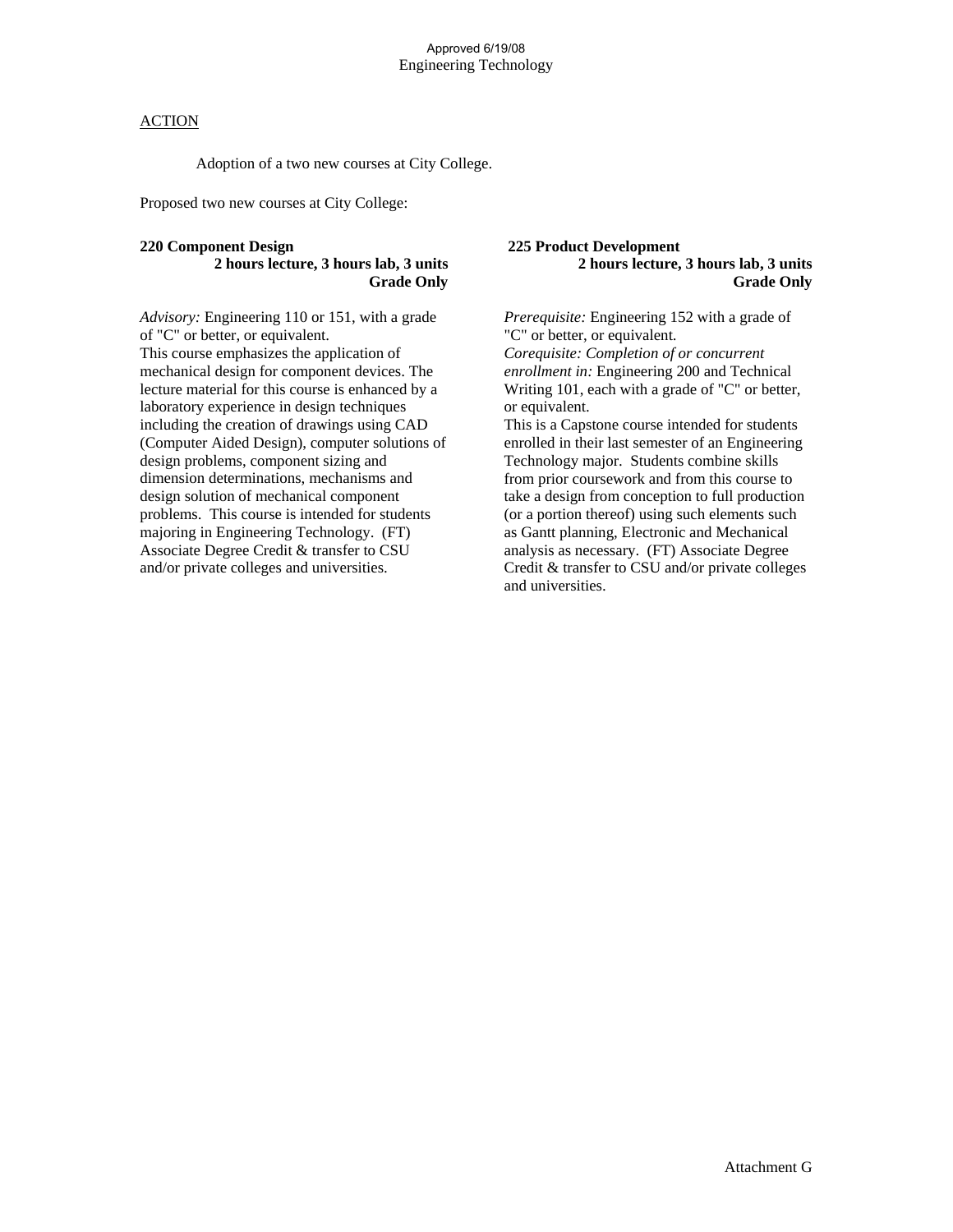Adoption of a course reactivation at Miramar College.

Proposed course reactivation at Miramar College:

# **138 Recertification Course for State Fire Marshal EMT-1**

 **0.7 hours lecture, 1 hours lab, 1 unit Grade Only** 

*Prerequisite:* Emergency Medical Technician 105 or Fire Protection Technology 130 with a grade of "C" or better, or equivalent. *Advisory:* English 51 and English 56, each with a grade of "C" or better, or equivalent, or Assessment Skill Levels W5 and R5. *Limitation on Enrollment:* This course is not open to students with previous credit for Fire Technology 138 or 238. Health and Safety. Students must possess a current Basic Life Support (BLS) card for Healthcare Provider. This 32-hour non-associate degree course provides State Fire Marshals a review of didactic knowledge and practical skills required for Emergency Medical Technician-1 recertification (in compliance with State of California regulations). The course includes a review of current San Diego Emergency Medical Service (EMS) treatment guidelines, anatomy, patient assessment, recognition and treatment of life threatening emergencies, emergency childbirth, behavioral emergencies, ambulance operations, triage, and disaster scene management and environmental emergencies. Upon successful completion, students are eligible to take the San Diego County EMS Re-certification Examination. This course may be repeated as necessary to meet a legally mandated training requirement as a condition of continued employment. (FT) Associate Degree Credit & transfer to CSU and/or private colleges and universities.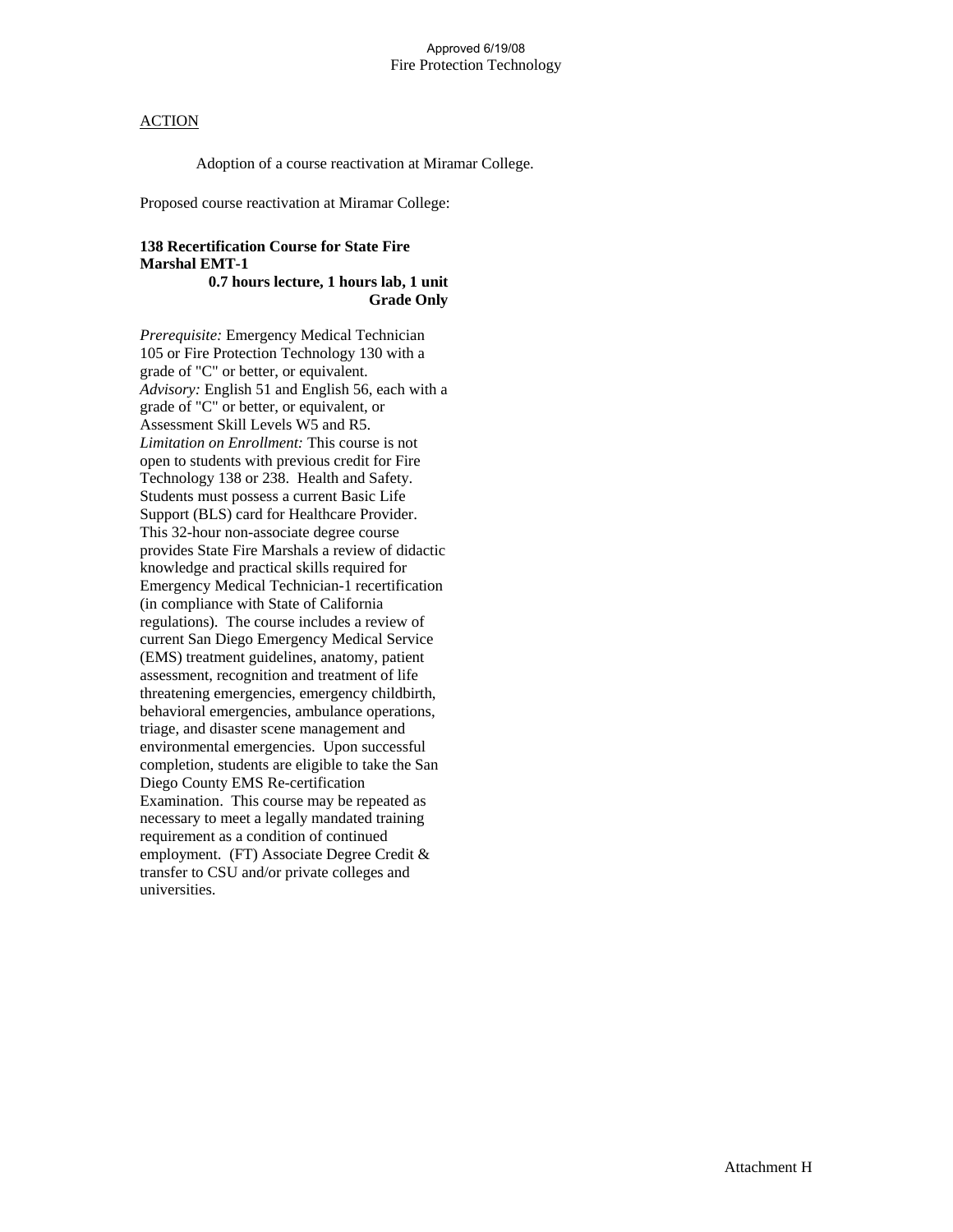Adoption of six new courses at City College.

Proposed new courses at City College:

### **301A Construction Equipment Operator IA 2 hours lecture, 3 hours lab, 3 units Grade Only**

*Advisory:* English 51and English 56 and Math 95, each with a grade of "C" or better, or equivalent, or Assessment Skill Levels W5 and R5 and M40.

*Limitation on Enrollment:* Apprenticeship - Student must be a state registered apprentice in this trade.

This course familiarizes apprentices with the heavy equipment operator (HEO) trade. There is an emphasis on safety training relevant to working around equipment and others. Course participation includes opportunities to apply knowledge and develop skills in the operation of track-type equipment including bulldozers backhoes, paving machines and trenching equipment. Basic project procedures are introduced. (FT) Associate Degree Credit only and not Transferable.

#### **301B Construction Equipment Operator IB 2 hours lecture, 3 hours lab, 3 units Grade Only**

*Prerequisite:* Heavy Equipment Operator 301A with a grade of "C" or better, or equivalent. This course introduces the apprentice to soils. Basic project procedures are introduced. Course components offer the opportunity to apply knowledge and develop skills in the operation of dump trucks and tractors. Site-preparation, set-up and grade checking skills are also developed. (FT) Associate Degree Credit only and not Transferable.

#### **302A Construction Equipment Operator IIA 2 hours lecture, 3 hours lab, 3 units Grade Only**

*Prerequisite:* Heavy Equipment Operator 301B with a grade of "C" or better, or equivalent. This course provides an overview of earth moving operations including clearing and grubbing, excavation, embankment construction, and backfilling and compaction. Safety training relevant to working with scrapers, bulldozers, front-end loaders and backhoes is emphasized. Students apply knowledge and develop skills in the use of rubber tire type earth moving equipment including scrapers and bulldozers. Project procedures and related math concepts are introduced and reinforced. (FT) Associate Degree Credit only and not Transferable.

### **302B Construction Equipment Operator IIB 2 hours lecture, 3 hours lab, 3 units Grade Only**

*Prerequisite:* Heavy Equipment Operator 302A with a grade of "C" or better, or equivalent. This course builds on the apprentice's basic knowledge of earth moving operations. Students apply knowledge and develop skills in the operation of rubber tire type earth moving equipment including front-end loaders and backhoes. Safety training relevant to working around equipment and other workers is reinforced. Soil characteristics and standards for working with soils and aggregates are introduced. Students learn to follow contract plans and properly grade a construction site. Project procedures and related math concepts are introduced and reinforced. (FT) Associate Degree Credit only and not Transferable.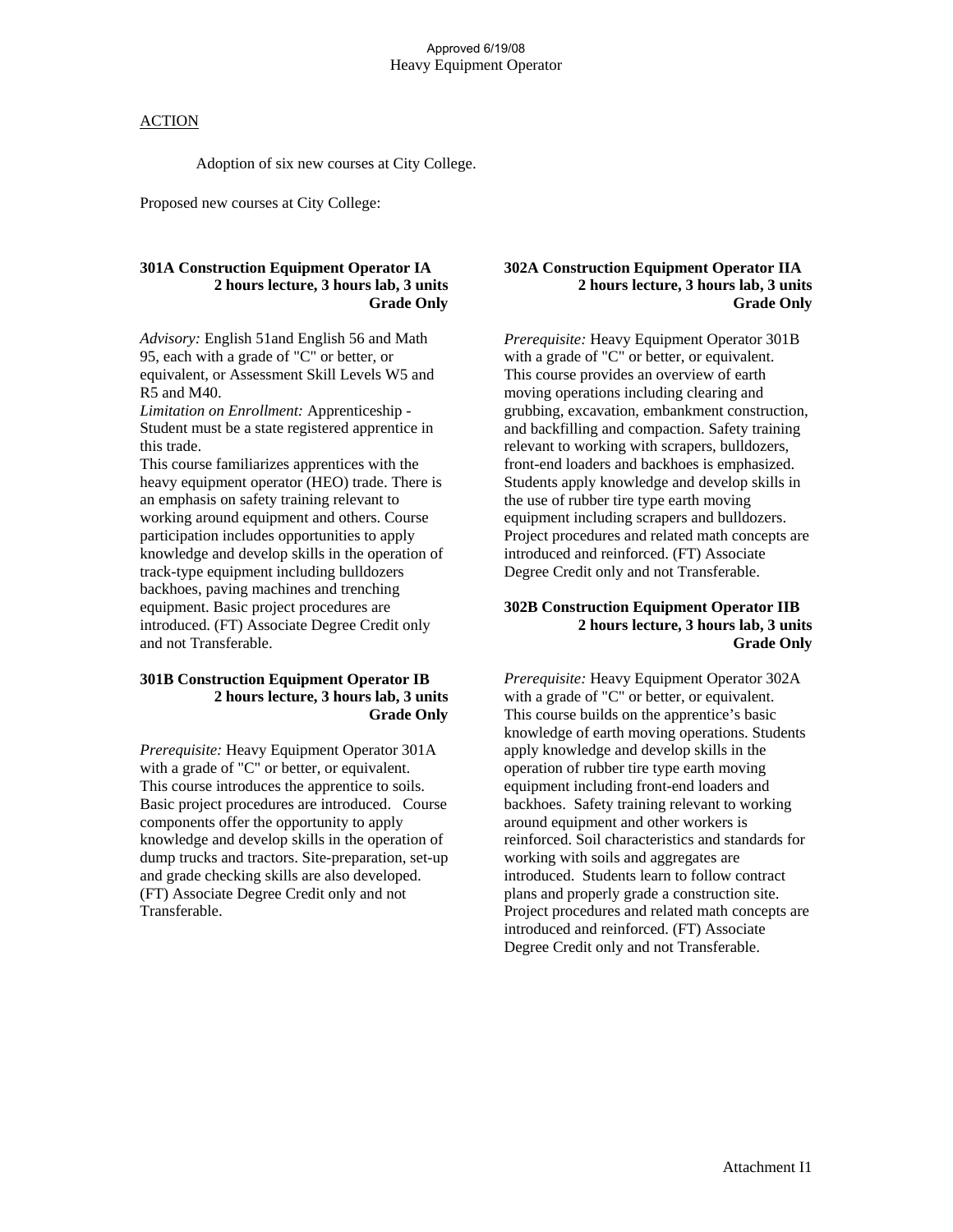## **303A Construction Equipment Operator IIIA 2 hours lecture, 3 hours lab, 3 units Grade Only**

*Prerequisite:* Heavy Equipment Operator 302B with a grade of "C" or better, or equivalent. This course reinforces and further develops basic project procedures. Students apply knowledge and develop skills necessary to leadership role of the finish operator and the operation of telescoping excavators. Advanced safety training relevant to working around equipment and other workers is emphasized. Relevant math concepts and safety procedures are developed. (FT) Associate Degree Credit only and not Transferable.

#### **303B Construction Equipment Operator IIIB 2 hours lecture, 3 hours lab, 3 units Grade Only**

*Prerequisite:* Heavy Equipment Operator 303A with a grade of "C" or better, or equivalent This course reinforces and further develops the student's understanding of basic project procedures. Crusher operations and grade setting and checking skills are developed. Safety training relevant to working around equipment and other workers is emphasized. Relevant math content and topics related to soil such as backfilling, stabilization, erosion, geotextiles, and moisture and density tests are developed. (FT) Associate Degree Credit only and not Transferable.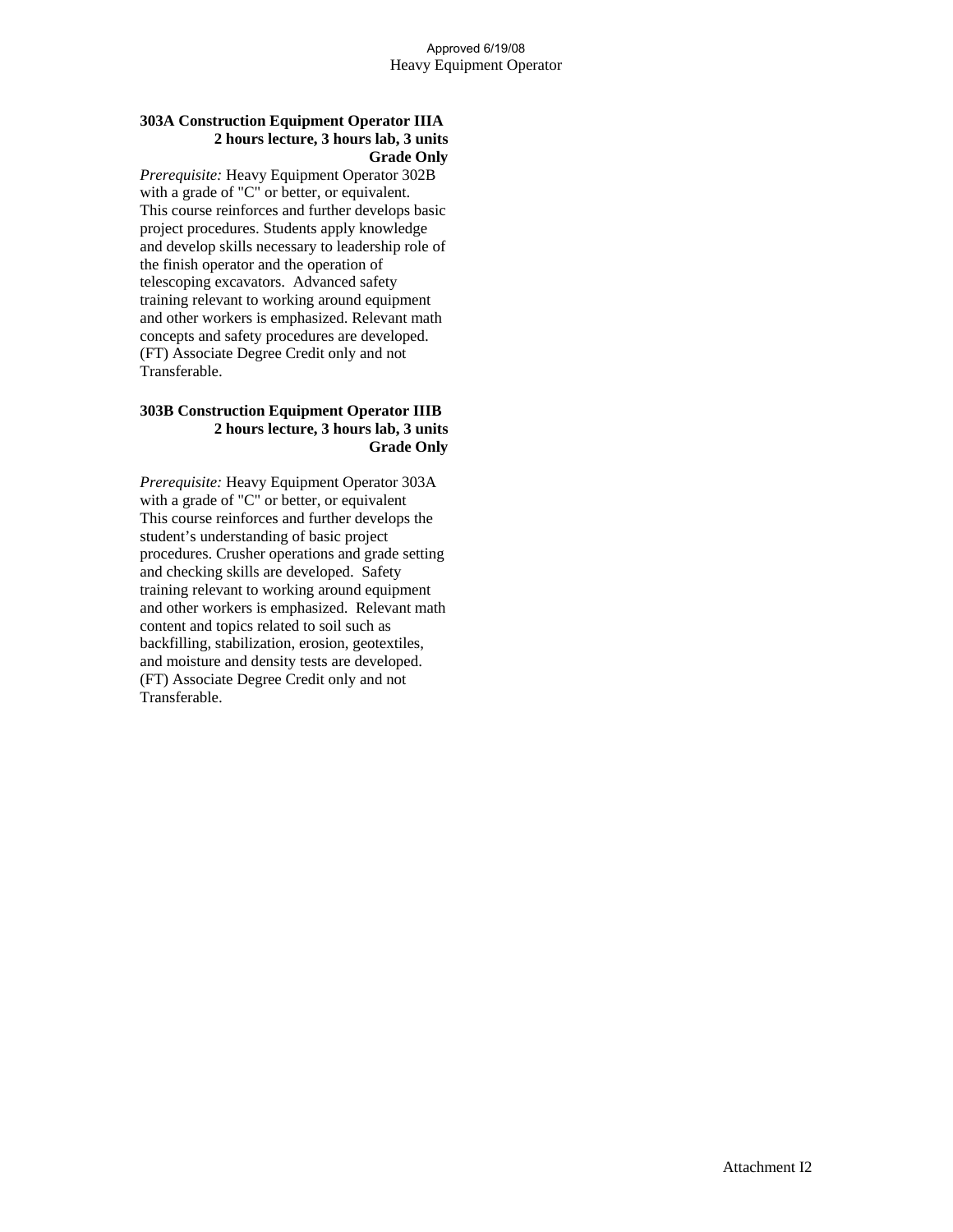Adoption of a course deactivation at Mesa College.

Proposed course deactivation at Mesa College:

# **212 Interior Design Computer Aided Design 2.5 hours lecture, 1.5 hours lab, 3 units Grade Only**

*Advisory:* Interior Design 112A, Math 32 and English 56, each with a grade of "C" or better, or equivalent, or Assessment Skill Levels M20 and R5.

This is a beginning level course in computer drawing skills for interior design students. Emphasis will be on interior space planning, presentation graphics, and business forms and charts. (FT) Associate Degree Credit & transfer to CSU and/or private colleges and universities.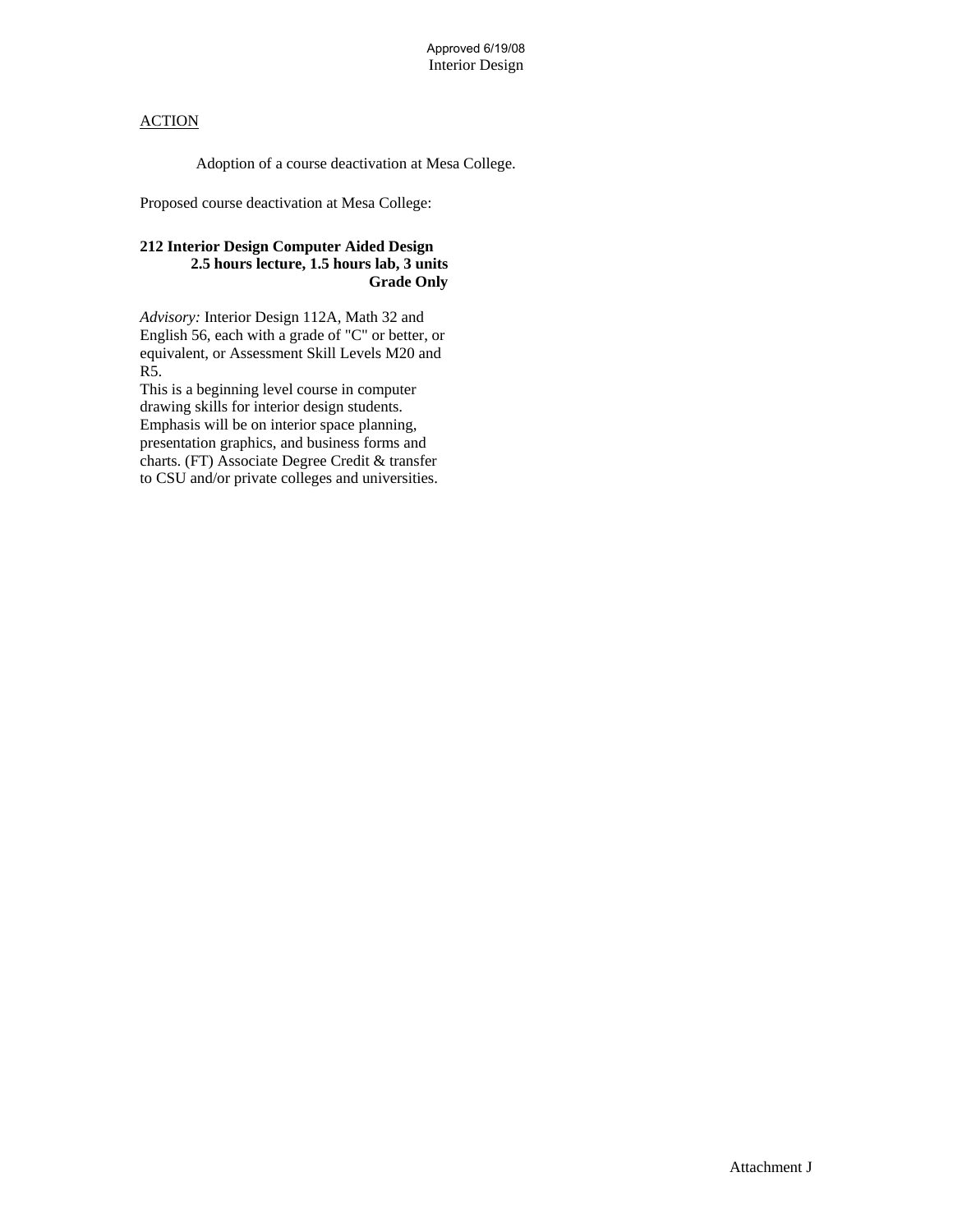Adoption of two new courses at City College.

Proposed new courses at City College:

# **257 Wedding and Event Photography 2 hours lecture, 2 units Letter Grade or Credit/No Credit Option**

*Prerequisite:* Photography 100 or 143, with a grade of "C" or better, or equivalent. *Advisory:* Photography 180 with a grade of "C" or better, or equivalent. This course covers the techniques, equipment, and approaches used by wedding and event photographers. It identifies the "must have" shots, the use of assistants, digital equipment, check lists, working with clients. This course is for advanced level photo students. (FT) Associate Degree Credit & transfer to CSU and/or private colleges and universities.

### **258 Production for Commercial Photography 2 hours lecture, 2 units Grade Only**

*Prerequisite:* Photography 200 with a grade of "C" or better, or equivalent. *Advisory:* Photography 230 or 125, with a grade of "C" or better, or equivalent. This course introduces the role of the Commercial Photography Producer and covers the tasks and skills needed such as identifying and obtaining locations, wardrobe, talent, stylists and props as well as special equipment. It is designed for advanced photo students with a good knowledge of professional equipment and skills. (FT) Associate Degree Credit & transfer to CSU and/or private colleges and universities.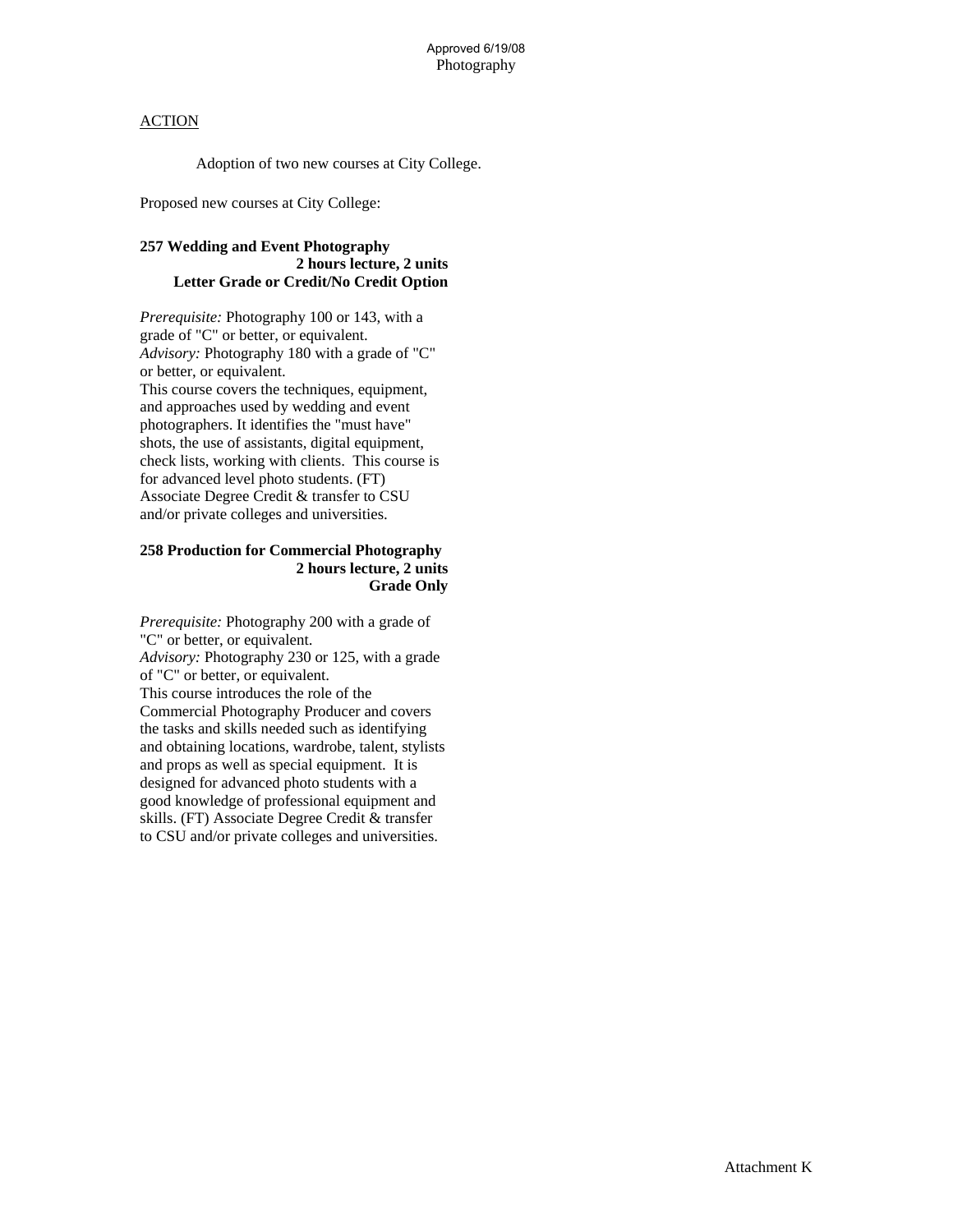Adoption of a course reactivation at City College.

Proposed course reactivation at City College:

# **125 Television Specials and Video Production 2 hours lecture, 3 hours lab, 3 units Grade Only**

*Advisory:* Radio and Television 122 or 124, and 140, each with a grade of "C" or better, or equivalent.

This course offers instruction and practice in the development and production of longer format television specials and video projects. Students enhance their video and production skills, preparing them to compete and bid for local video production projects. This course is designed for communications majors. (FT) Associate Degree Credit & transfer to CSU and/or private colleges and universities.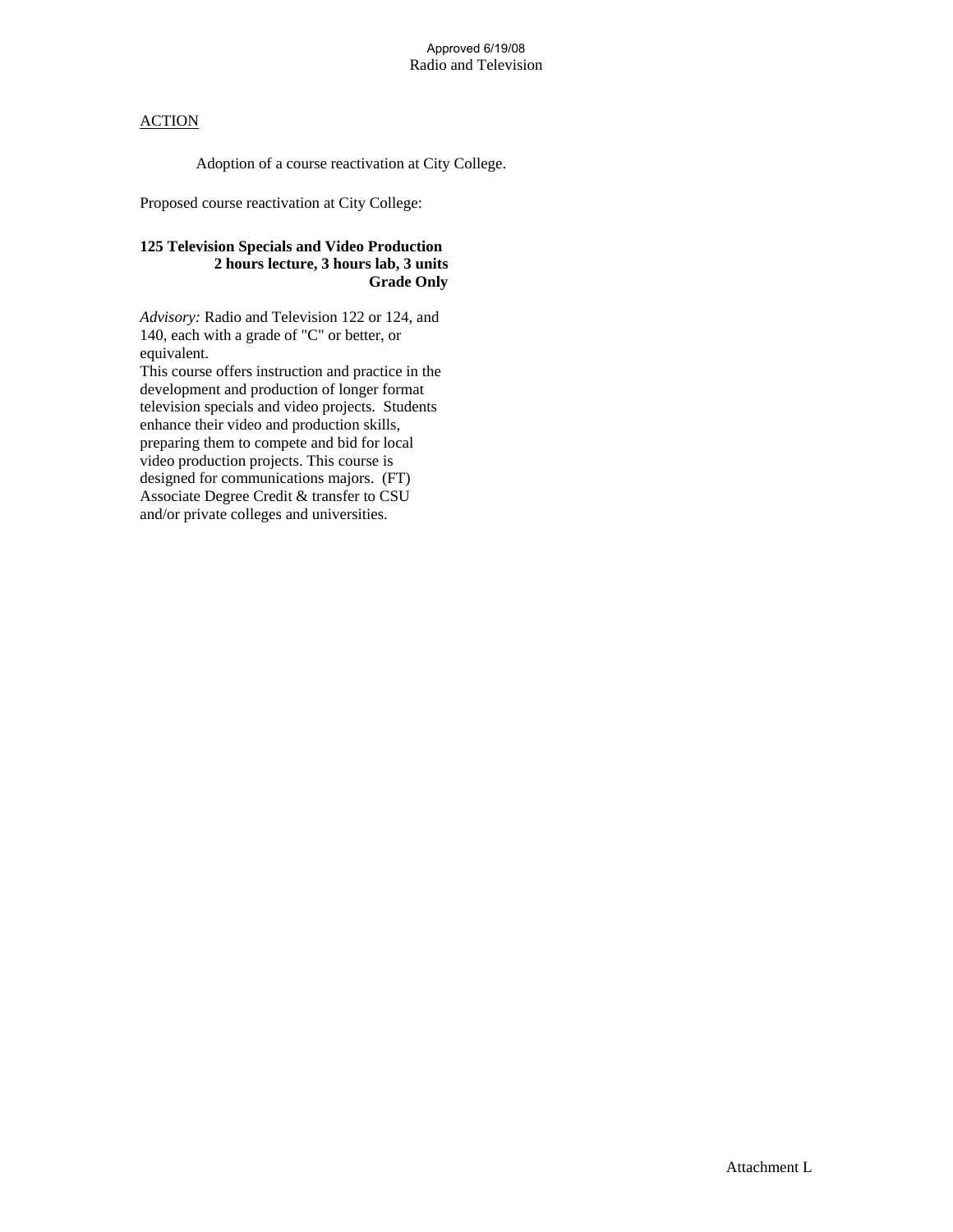Adoption of a new course at City College.

Proposed new course at City College:

#### **150 Sociology of Latinos/Latinas 3 hours lecture, 3 units Grade Only**

*Advisory:* English 101 with a grade of "C" or better, or equivalent, or Assessment Skill Levels W6 and R6.

This course is an in-depth sociological examination of the Latino Culture. Students focus on family structure and gender roles, religion, economics, racism, social movements, border issues and education. Emphasis is placed on social interactions and individual identity formation. This course is designed for sociology majors or any student interested in social sciences. (FT) Associate Degree Credit & transfer to CSU and/or private colleges and universities.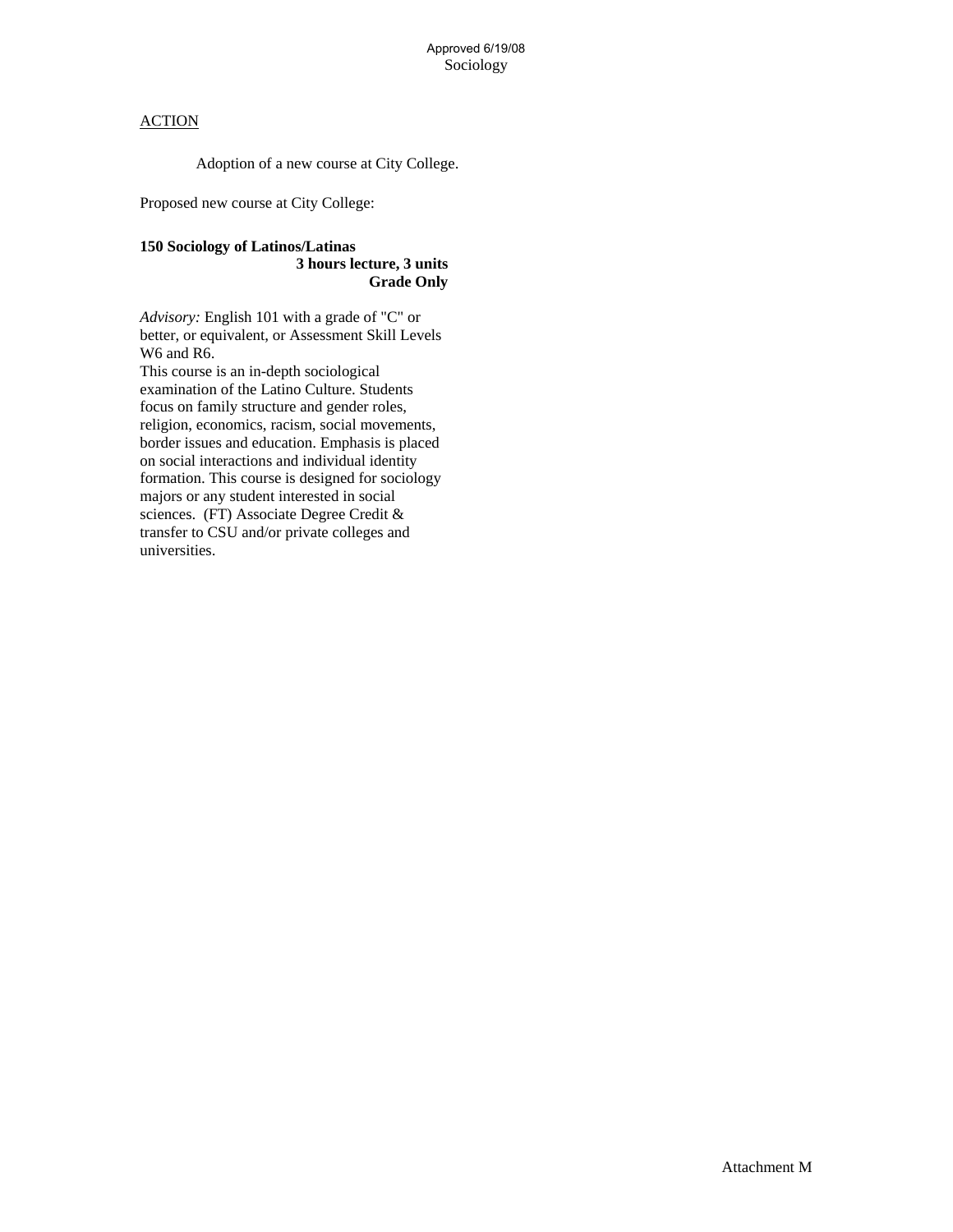#### Real Estate Approved 6/19/08

Pursuant to Section 78016 of the Education Code, the following is a program review summary:

|           | Associate in Science: Real Estate       |                                                                  |                                                                                                                                                                                                 |
|-----------|-----------------------------------------|------------------------------------------------------------------|-------------------------------------------------------------------------------------------------------------------------------------------------------------------------------------------------|
| А.        | Labor Market Information <sup>1</sup> : | are projected through 2014.                                      | The annual average number of persons employed in the Network<br>Security Specialist program area is 3,250 in San Diego County in<br>the 2004 Employment year. Approximately 87 new job openings |
| <b>B.</b> | Duplication <sup>2</sup> :              | San Diego Mesa College<br>Cuyamaca College<br>Mira Costa College | Real Estate AS<br>Real Estate AS<br>Real Estate AA                                                                                                                                              |
|           |                                         | Palomar College<br>Southwestern College                          | Real Estate AA<br>Real Estate AA                                                                                                                                                                |

- $C.$  Effectiveness<sup>3</sup>: : Program Area OR the projected enrollment 400 students for the 2008-2009 year in a New Program area.
	- 1. Information was obtained from the State of California Employment Development Department-2004-2014.
	- 2. Information was obtained from from California Community College Chancellor's Office Inventory of Approved and Projected Programs- Website.
	- 3. Information was obtained from enrollments in SDCCD Real Estate Courses Summer 07-Spring 08 (ISIS).

# **ACTION**

Adoption of a new Program at City College.

Proposed Program at City College:

# **Associate in Science Degree Real Estate**

#### **Courses Required for the Major:Units Core Courses**

| Core Courses                                       |  |
|----------------------------------------------------|--|
| BUSE 119, Business Communications or               |  |
|                                                    |  |
| BUSE 140, Business Law and the Legal Environment 3 |  |
| CISC 181, Principles of Information Systems  4     |  |
|                                                    |  |
| PHIL 102B, Introduction to Philosophy: Values  3   |  |
| <b>Required Courses:</b>                           |  |
|                                                    |  |
|                                                    |  |
| REAL 110, Principles of Real Estate Appraisal I  3 |  |
|                                                    |  |
|                                                    |  |
|                                                    |  |
|                                                    |  |

| ACCT 116A, Financial Accounting  4            |
|-----------------------------------------------|
| BANK 102, Mortgage Brokerage and Banking 4    |
|                                               |
|                                               |
|                                               |
| REAL 151, Real Estate Computer Applications 3 |
| REAL 166, Common Interest Development 3       |
|                                               |
|                                               |
|                                               |
|                                               |
|                                               |
|                                               |